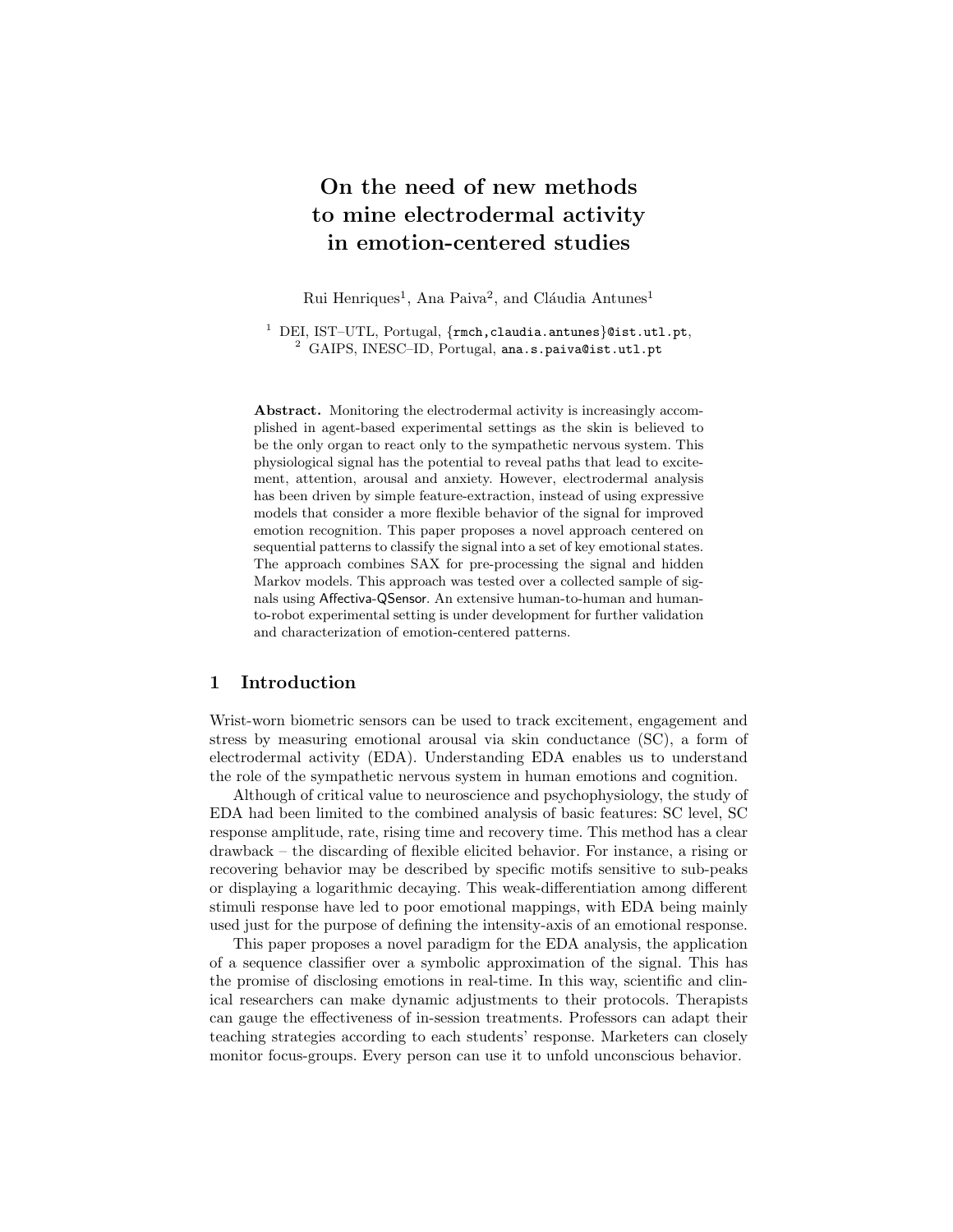This paper is structured as follows. Section 2 reviews the state-of-the-art on EDA and emotions theory in the context of biometric sensors. Section 3 identifies the target problem. Section  $\lambda$  describes the proposed approach. Section 5 proposes an experimental setting for the discovery of EDA emotion-driven patterns. Section 6 identifies potential applications.

## 2 Related research

This section provides a synthesized overview of the key contributions related to emotion recognition using physiological signals in general and EDA in particular.

#### 2.1 Emotion recognition using physiological signals

Measuring physiological signals is increasingly necessary to derive accurate analysis from emotion-driven experiments. Physiological signals can surpass social masking and high context-sensitivity of image and audio analysis, track emotional changes that are less obvious to perceive, and provide complementary paths for their recognition (both cognitive and sensitive). However, their subtle, complex and subjective physical manifestation plus their idiosyncratic and variable expression within and among individuals present relevant key challenges.

The common problem in this context is to define a statistical learning method that can provide stable and successful emotional recognition performance. The main implication is to gain access to someone's feelings, which can provide important applications for human-computer interaction, conflict reduction, clinical research, well-being (augmented communication, self-awareness, therapy, relaxation) and education. Table 1 introduces a framework of five key questions to answer this problem. Good surveys with contributions gathered according to the majority of these axes include [15][38].

#### 2.2 Emotions and the electrodermal activity

 $Electrodermal activity$  (EDA) is an electrical change<sup>3</sup> in the skin that varies with the activation of the *sympathetic* nervous system<sup>4</sup>, which is responsible to activate positive excitement and anticipation, and to mobilize the body's fightor-flight response by mediating the neuronal and hormonal stress response [1]. Electrical changes in the skin are a result of an increased emotional arousal or cognitive workload<sup>5</sup> that leads to an intense physical exertion, where brain stimulus may lead to sweating<sup>6</sup>. The skin is believed to be the only organ to react

<sup>&</sup>lt;sup>3</sup> the use of endosomatic methods is not target

 $4$  part of the autonomic nervous system responsible for the regulation of homeostatic mechanisms that require quick responses, complementary to "rest-and-digest" mechanisms triggered by the parasympathetic division

<sup>&</sup>lt;sup>5</sup> involved neural pathways are numerous since excitatory and inhibitory influences on the sympathetic nervous system are distributed in various parts of the brain

<sup>6</sup> EDA has both a functioning role (maintain body warmth, and priming the body for action) and evolutionary meaning (protection from grasping injury)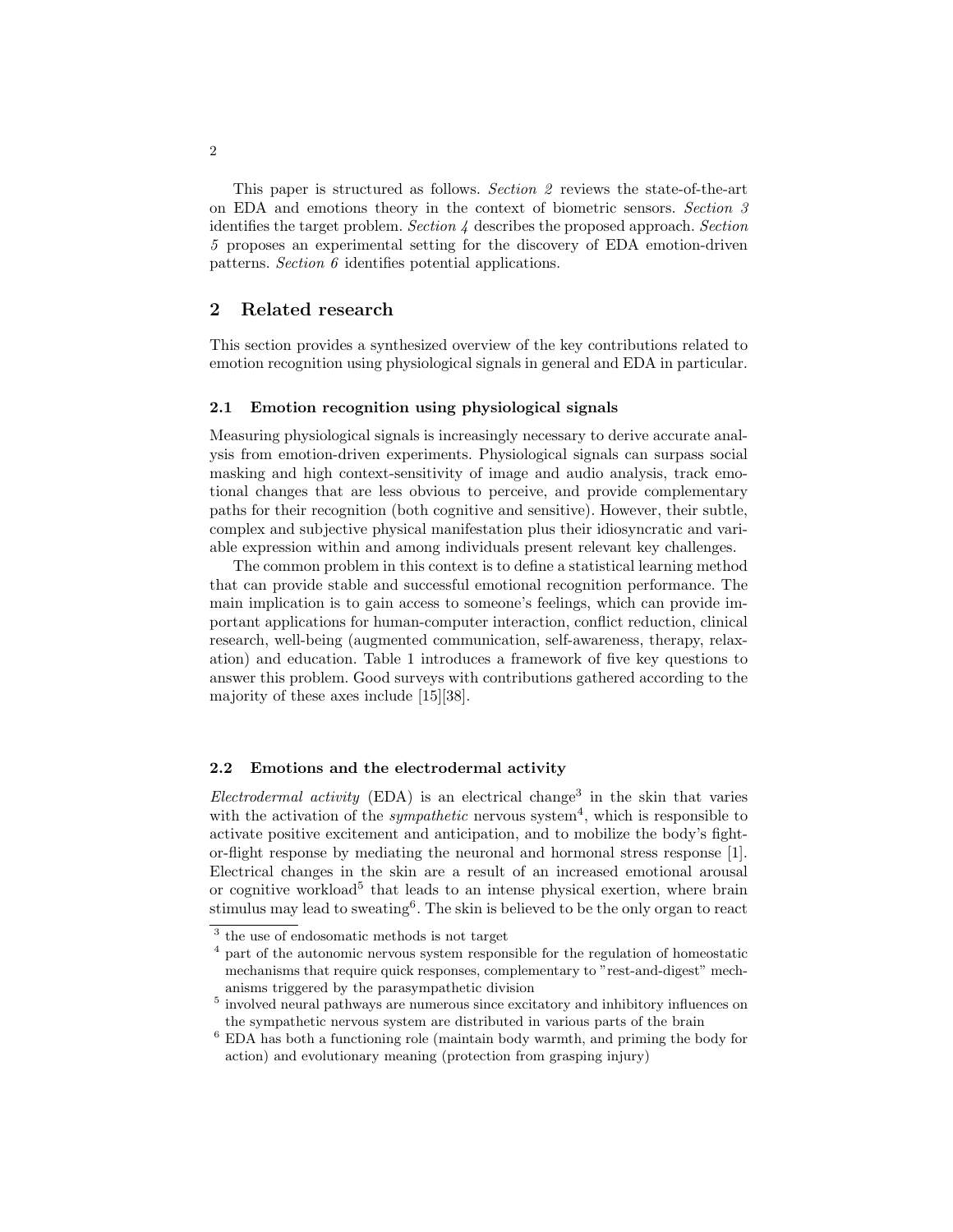| Which physiological<br>signals to measure?                      | Although EDA is the signal under analysis, its use can be complemented<br>with other signals as, for instance, respiratory volume and rate if the goal<br>is to recognize negative-valenced emotions, or heat contractile activity to<br>distinguish among positive-valenced emotions [39]. Depending on the target<br>emotions to assess, a combination of different modalities is desirable [15].<br>The key challenge is that modalities of emotion expression are broad (includ-<br>ing electroencephalography; cardiovascular activity through electrocardiog-<br>raphy, heart rate variability, cardiac output or blood pressure; respiratory<br>activity; and muscular activity using electromyography), some yet being in-<br>accessible or less studied (as blood chemistry, neurotransmitters and brain<br>activity) and many others being too non-differentiated [29];                                                                                                                                                                                                                                                                                                                                                                                                                                                                                                                                                                                                                                                                                                                                                                                                                                                                                                                                                                                                                                                                                                                                                                                                                                                                                                                                                                                                                                                                                                        |
|-----------------------------------------------------------------|------------------------------------------------------------------------------------------------------------------------------------------------------------------------------------------------------------------------------------------------------------------------------------------------------------------------------------------------------------------------------------------------------------------------------------------------------------------------------------------------------------------------------------------------------------------------------------------------------------------------------------------------------------------------------------------------------------------------------------------------------------------------------------------------------------------------------------------------------------------------------------------------------------------------------------------------------------------------------------------------------------------------------------------------------------------------------------------------------------------------------------------------------------------------------------------------------------------------------------------------------------------------------------------------------------------------------------------------------------------------------------------------------------------------------------------------------------------------------------------------------------------------------------------------------------------------------------------------------------------------------------------------------------------------------------------------------------------------------------------------------------------------------------------------------------------------------------------------------------------------------------------------------------------------------------------------------------------------------------------------------------------------------------------------------------------------------------------------------------------------------------------------------------------------------------------------------------------------------------------------------------------------------------------------------------------------------------------------------------------------------------------|
| Which approach to<br>follow?                                    | User dependency, stimuli subjectivity and analysis time are the key axes<br>[35][37]. In user-dependent approaches labeled EDA signals are vastly col-<br>lected per user and the classification task for a target user is based on his his-<br>toric pairs. User-independent approaches collect and use the pairs from a di-<br>versity of individuals to recognize emotions. Contrasting to "high-agreement"<br>studies, in subjective experiments, the user is requested to self-report and/or<br>to produce via mental imagery his response to a stimuli. Finally, the min-<br>ing of a signal can be done statically or dynamically. This work targets the<br>user-independent, non-subjective and dynamic evaluation quadrant;                                                                                                                                                                                                                                                                                                                                                                                                                                                                                                                                                                                                                                                                                                                                                                                                                                                                                                                                                                                                                                                                                                                                                                                                                                                                                                                                                                                                                                                                                                                                                                                                                                                     |
| Which<br>models<br>οf<br>emotions select?                       | The most applied models are the <i>discrete</i> model [13] centered on five-to-eight<br>categories of emotions (there is considerable agreement in using happiness,<br>sadness, surprise, anger, disgust, fear [15]) and the <i>dimensional</i> valence-<br>arousal model [18] where emotions are described according to a pleasant-<br>ness and intensity matrix. Other less commonly adopted models include the<br>Ellsworth's dimensions and agency [27], Weiner's attributions and recent<br>work (at MIT) focused on recognizing states that are a complex mix of emo-<br>tions ("the state of finding annoying usability problems") [29];                                                                                                                                                                                                                                                                                                                                                                                                                                                                                                                                                                                                                                                                                                                                                                                                                                                                                                                                                                                                                                                                                                                                                                                                                                                                                                                                                                                                                                                                                                                                                                                                                                                                                                                                          |
| Which experimental<br>conditions to adopt?                      | The selected stimulus should evoke similar emotional reactions across indi-<br>viduals, be non-prone to contextual variations (time to neutralize the emo-<br>tional state and to remove the stress associated with the experimental ex-<br>pectations), capture states of high and low arousal and valence to normalize<br>the features, avoid multiple exposures (to not desensitize the subject), and<br>provide reliable and reproducible methods according to existing guidelines<br>$ 6 28 $ . The undertaken experiment is defined in section 5;                                                                                                                                                                                                                                                                                                                                                                                                                                                                                                                                                                                                                                                                                                                                                                                                                                                                                                                                                                                                                                                                                                                                                                                                                                                                                                                                                                                                                                                                                                                                                                                                                                                                                                                                                                                                                                  |
| Which data process-<br>ing and mining tech-<br>niques to adopt? | Four steps are commonly adopted $ 15  6 $ .<br><i>First</i> , raw signals are pre-processes to remove contaminations (noise, exter-<br>nal interferences and artefacts). Methodologies include segmentation; discard<br>of initial and end signal bands; smoothing filters; low-pass filters such as<br>Adaptive, Elliptic or Butterworth; baseline subtraction (to consider relative<br>behavior); normalization; and discretization techniques $ 28  31  16  10 $ .<br><i>Second</i> , features are extracted. These features are statistical (mean, stan-<br>dard deviation), temporal (rise and recovery time), frequency-related and<br>temporal-frequent (geometric analysis, multiscale sample entropy, sub-band<br>spectra) [14]. The number may vary between a dozen to hundreds of features<br>depending on the number and type of the adopted signals [15]. Methodos in-<br>clude rectangular tonic-phasic windows; moving and sliding features (as mov-<br>ing and sliding mean and median); transformations (Fourier, wavelet, empir-<br>ical, Hilbert, singular-spectrum); principal, independent and linear compo-<br>nent analysis; projection pursuit; nonlinear auto-associative networks; mul-<br>tidimensional scaling; and self-organizing maps $ 14  19  15 $ .<br><i>Third</i> , features that might not have significant correlation with the emotion<br>under assessment are removed. This increases the classifiers' performance by<br>reducing noise, enabling better space separation, and improving time and<br>memory efficiency. Methods include: sequential forward/backward selection,<br>sequential floating search, "plus t-take-away r" selection, branch-and-bound<br>search, best individual features, principal component analysis, Fisher pro-<br>jection, classifiers (as decision tress, random forests, bayesian networks),<br>Davies-Bouldin index, and analysis of variance methods [15][6].<br>Finally, a classifier is learned using the previously selected features. Meth-<br>ods include a wide-variety of deterministic and probabilistic classifiers, with<br>the most common including: k-nearest neighbours, regression trees, random<br>forests, Bayesian networks, support vector machines, canonical correlation<br>analysis, neural networks, linear discriminant analysis, and Marquardt-back<br>propagation $[24][15][25]$ . |

Table 1: The five decision-axes for recognizing emotions over physiological signals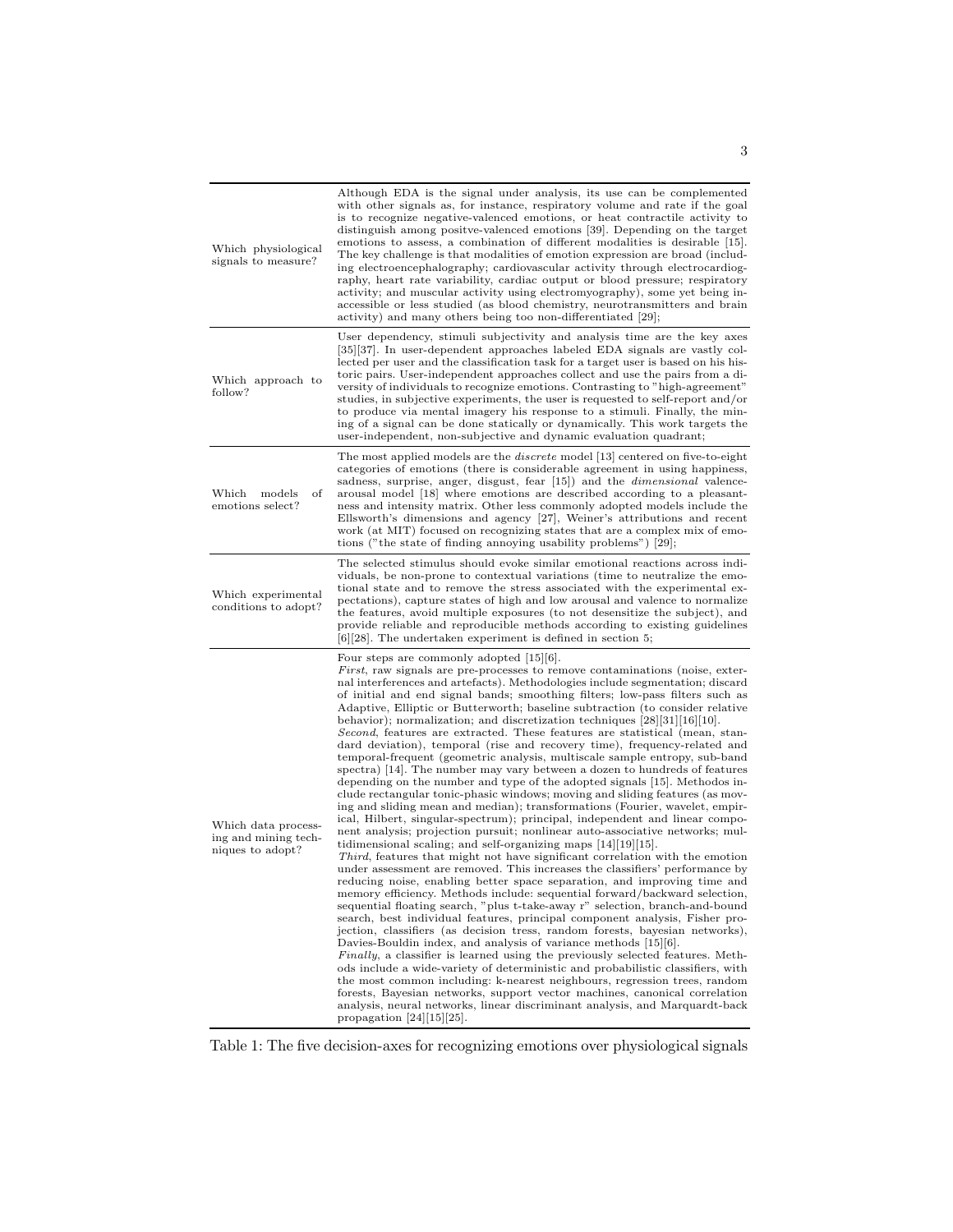only to the sympathetic part of the nervous system, allowing its measurements to get a more accurate reading [8].

By monitoring EDA is possible to detect periods of excitement, stress, interest and attention. However, heightened skin conductance is also related with engagement, hurting, intrigue, distress and anticipation ("the unknown behind the wall") [1]. In fact, EDA is influenced primarily by the activation of an inhibition function that is involved in responding to punishment, passive avoidance or frustrative non-reward, which are different forms of anxiety [8]. These recent clarifications on the role of EDA responses, require careful experimental conditions and, as target by this paper, more robust methods for their mining.

On one hand, measuring EDA has clear advantages: sympathetic-centered response, neuro-anatomical simplicity, trial-by-trial visibility, utility as a general arousal and attention indicator, significance of individual differences (reliably associated with psychopathological states), and its simple discrimination after a single presentation of a stimulus. On the other hand, EDA has a relatively slow-moving response (latency of the elicited response and tonic shifts between 1 and 3s and varying among individuals [8]), requires lengthy warm-up periods, and has multiple influences that may be either related with the subject attention and personal significance, stimuli activation, and affective intensity.

The variety of electrodermal phenomena can be understood by mining changes in tonic SC level (SCL) and phasic SC response (SCR), related to tonic or phasic sympathetic activation. Researchers have found that tonic EDA is useful to investigate general states of arousal and alertness, while phasic EDA is useful to study multifaceted attentional processes (related to novelty, intensity, and significance), as well as individual differences in both the normal and abnormal spectrum [8]. Although these are important achievements, there is still the need to verify if, under controlled experimental conditions, the inclusion of advanced signal behavior can increase or not the accuracy of a target classifier.

Experimental evidence. Historical EDA studies had been focused on learning efficiency, response speed and, as target by this paper, emotional appraisal. Three distinct types of experiments have been done.

First: experiments using discrete stimuli. Experiments with brief and isolated stimuli, include the study of: innocence using the guilty knowledge test [22]; familiarity by distinguishing between meaningful and unfamiliar stimuli [1]; relevance through non-balanced occurrence of a stimuli category or through elicitation of priorities [2]; affective valence (although not good in discriminating along the positive-negative axis, EDA was, for instance, found to be higher for erotic pictures or striking snakes than for beautiful flowers or tombstones [17]); and planning and decision-making processes via the "somatic marker" hypothesis [34]. Backward masking is often used to prevent awareness of conditioning stimulus by preventing its conscious recognition [8]. The great challenge when recognizing emotion is that the elicit response are considered to be part of the orienting response to novel stimuli, which influence should be removed.

Second: experiments using continuous stimuli. When studying effects of longlasting stimuli, SCL and frequency of spontaneous SCRs (NS-SCRs) are key measures. Experiments include the study of: strong emotions reproducing, for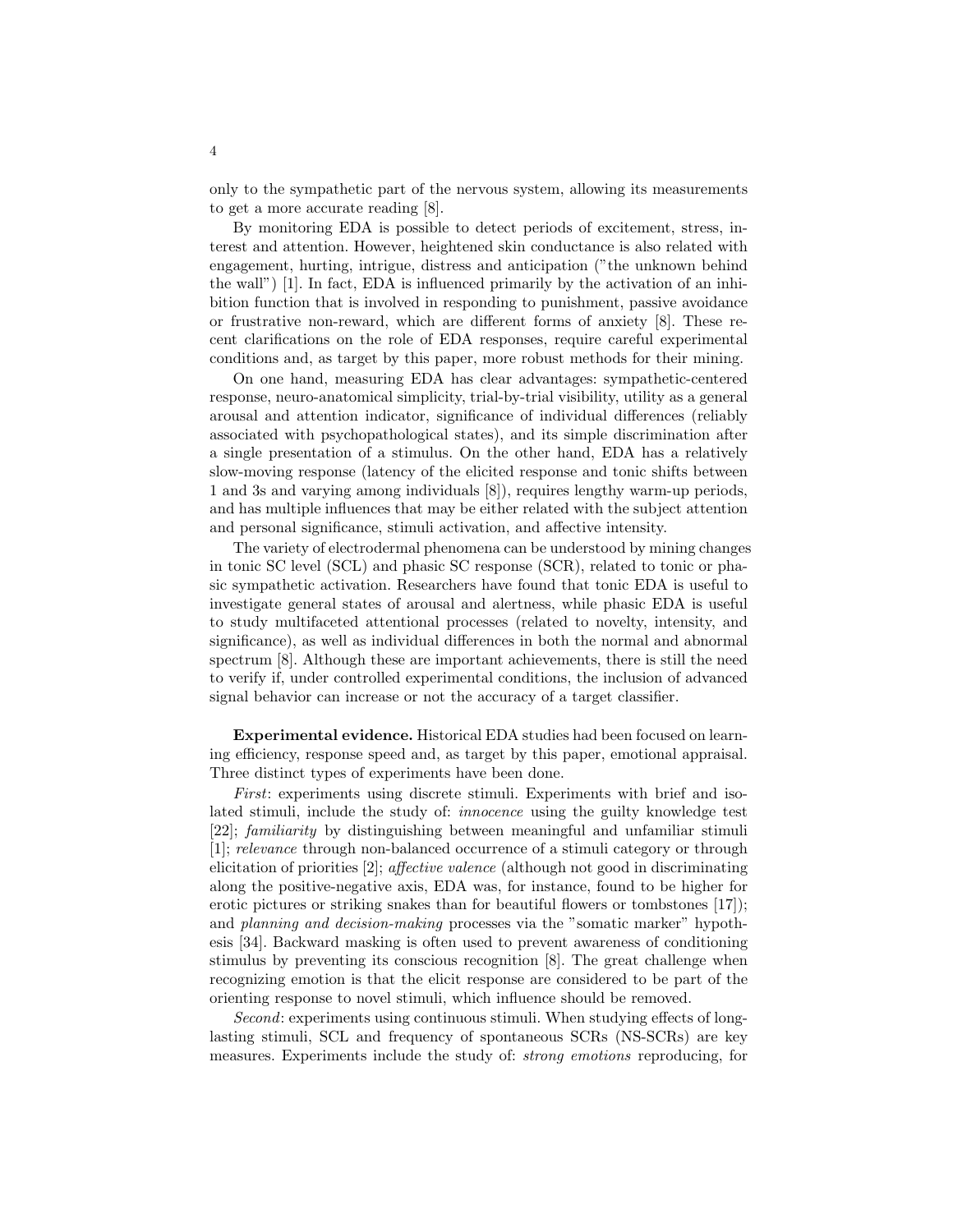instance, genuine states of fear (highest SCLs) and anger (greatest NS-SCRs) [1]; reappraisal through authentic, forbidden and awarded emotional display; physical and mental performance; attention (affecting rising and recovery time in vigilance tasks); and different forms of social interaction involving, for instance, judgment (NS-SCRs rate inversely related to the judged permissiveness of a questioner), distress invocation through the study of relationships, or the contagious effect by relating, for instance, heightened autonomic arousal with living with over-involved individuals [8][7]. Energy mobilization seems to be the driver for tasks that either require an effortful allocation of attentional resources or, but not necessarily exclusive, invoke the concepts of stress and affect.

Third: potential long-term experiments targeting personal traits. High NS-SCRs rate and slow SCR habituation are used to define a trait called lability with specific psychophysiological variables [11]. Traits have been defined according to: information processing [32], operational performance, brain-side activation through studies with epileptic individuals or recurring to electrical stimulation (right-side of limbic structures stimulation increases more SCR than the left) [1], sleeping patterns [21], age [8], psychopathology (mainly diagnosable schizophrenia and subjects with tendency to emotional withdrawal and conceptual disorganization, with different traits regarding to the SCR conditioning (revealing paths to emotional detachment as absence of remorse and antisocial behavior as pathological lying and substance abuse), tonic arousal, and response to mild innocuous tones [23]. These results suggest that hypo- or hyper-reactivity to the environment may interfere with fragile cognitive processing in ways that underline vulnerabilities in the areas of social competence and coping.

Approaches to analyze EDA. Current approaches are focused on features' extraction from the signal, neglecting its motifs. When measuring EDA from discrete stimuli, the key adopted feature is the SCR amplitude. The response latency, rise time and half recovery time are sporadically adopted, although their relation to psychophysiological processes remain yet unclear.

When studying prolonged stimulation, both specific and spontaneous responses are considered. NS-SCRs frequency is the feature of interest, which can be easily computed using a minimum amplitude as threshold. An alternative is to compute the SCL, which can either include or exclude the specific responses periods depending on the experimental conditions (continuous or sporadic stimuli presentation). For the latter case, a latency window criterion is required.

Finally, the analysis of traits also recurs to NS-SCRs rate, SCL, response amplitude and habituation. The challenge is on whether to use or not a range correction, by capturing the maximum and minimum EDA values during a session. Both relative and absolute approaches can be found in the literature, with pros-and-cons [8] and alternatives [3]. Test-retest reliability, psychometric principles and questionnaires are crucial to view EDA response as a trait [8].

# 3 The Problem

The target problem of this work is to generalize the EDA sequential behavior for different emotions and to assess their effect in emotion classification accuracy. In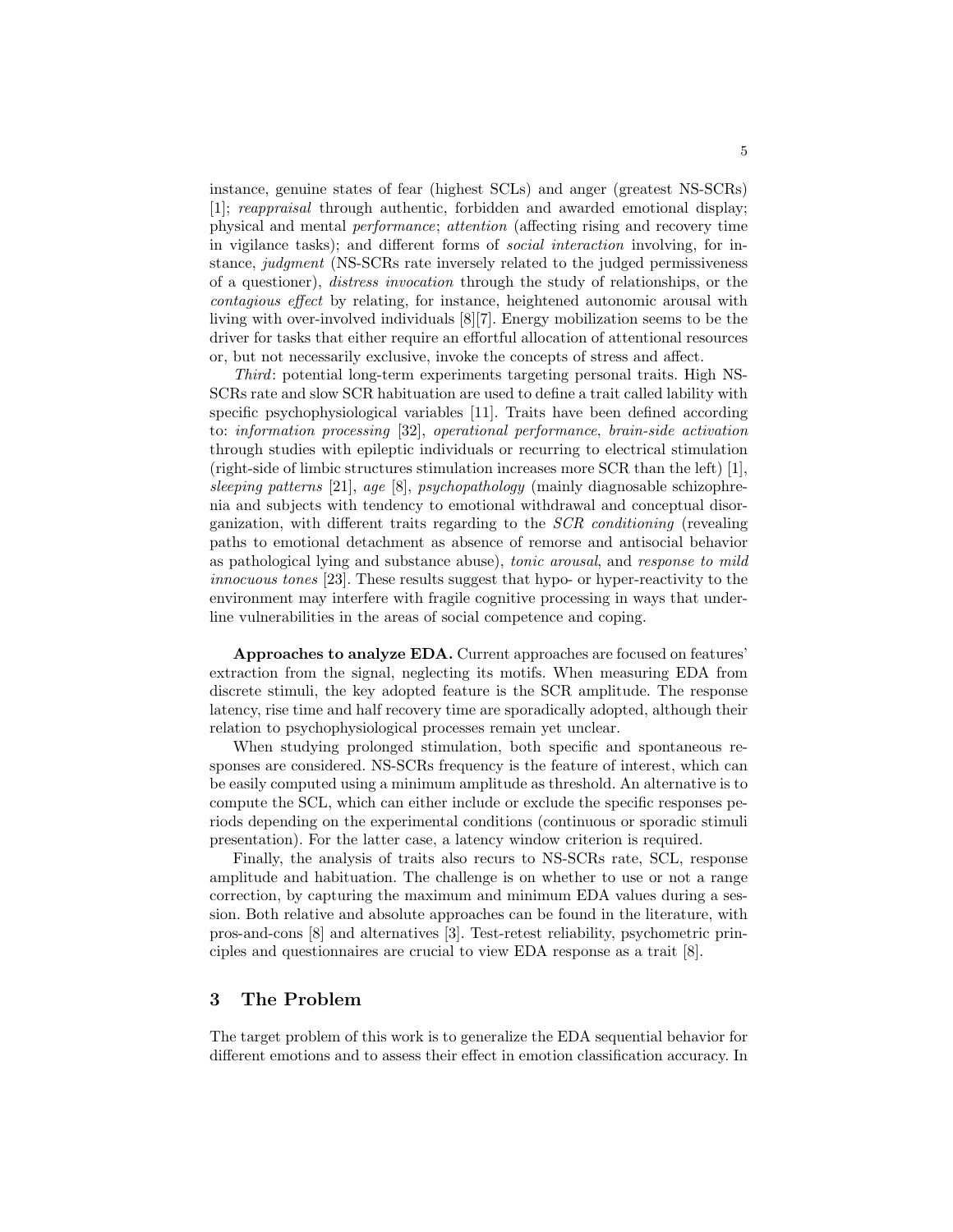particular, for emotions elicited in human-robot vs. human-human interaction. Emotion-driven EDA behavior can be learned by statistical models to dynamically classify emotions. The contribution of this work is on proposing a novel approach for this problem centered on an expressive pre-processing step followed by the direct application of a sequence classifier, instead of performing traditional methods of feature-driven analysis. Initial evidence for the good performance of this approach over a preliminary collection is presented.

# 4 The Proposed Approach

This section proposes a new paradigm for emotion-recognition from EDA, collapsing the traditional four-step process into a simpler and more flexible twostage process. There are two core strategies: to rely upon a good representation of the signal, and to mine sequential patterns instead of retrieving domain features.

#### 4.1 Experimental conditions and data properties

The collected EDA signals were obtained using wrist-worn Affectiva-QSensors<sup>7</sup> and closely-controlled experimental procedures<sup>8</sup>. The wireless connectivity of the adopted sensors enables the real-time classification of emotional states.

Additionally, the following signals were collected using Affectiva technology: facial expression series, skin temperature and three-directional motion. Although this paper is centered on the analysis of EDA, the joint analysis of the adopted signals (multivariate time series mining) is of additional interest and can be done by extending the dynamic Bayesian networks. Currently, the last two signals are being currently used to affect the EDA signal: skin temperature to weight SCL by correcting the individual reaction to room temperature, and body intense movements to smooth correlated EDA variations. Facial recognition is adopted just for post-experimental validation and interpretation.

### 4.2 Processing the signal using SAX

Since our goal is sequential data classification, we are interested in one approach that simultaneous supports:  $i$ ) reduced dimensionality and numerosity, and  $ii$ ) lower-bounding by transforming real-valued EDA into a symbolic representation. First, reducing the high dimensionality and numerosity of signals is critical because all non-trivial data mining and indexing algorithms degrade exponentially with dimensionality. Second, symbolic representations allow for the application of more expressive techniques like hidden Markov models and suffix trees.

While many symbolic representations of time series exist, they suffer from two critical flaws:  $i$ ) mining algorithms scale poorly as the dimensionality of

<sup>7</sup> data captured is considered as reliable as the tethered system developed by BIOPAC, often used in physiological research, and is currently being adopted over a hundred universities, which enable a standardized way of comparing experiments.

<sup>&</sup>lt;sup>8</sup> includes measuring of very high and low states of EDA, conservative signal stabilization criteria, standardized stimuli presentation and context reproducibility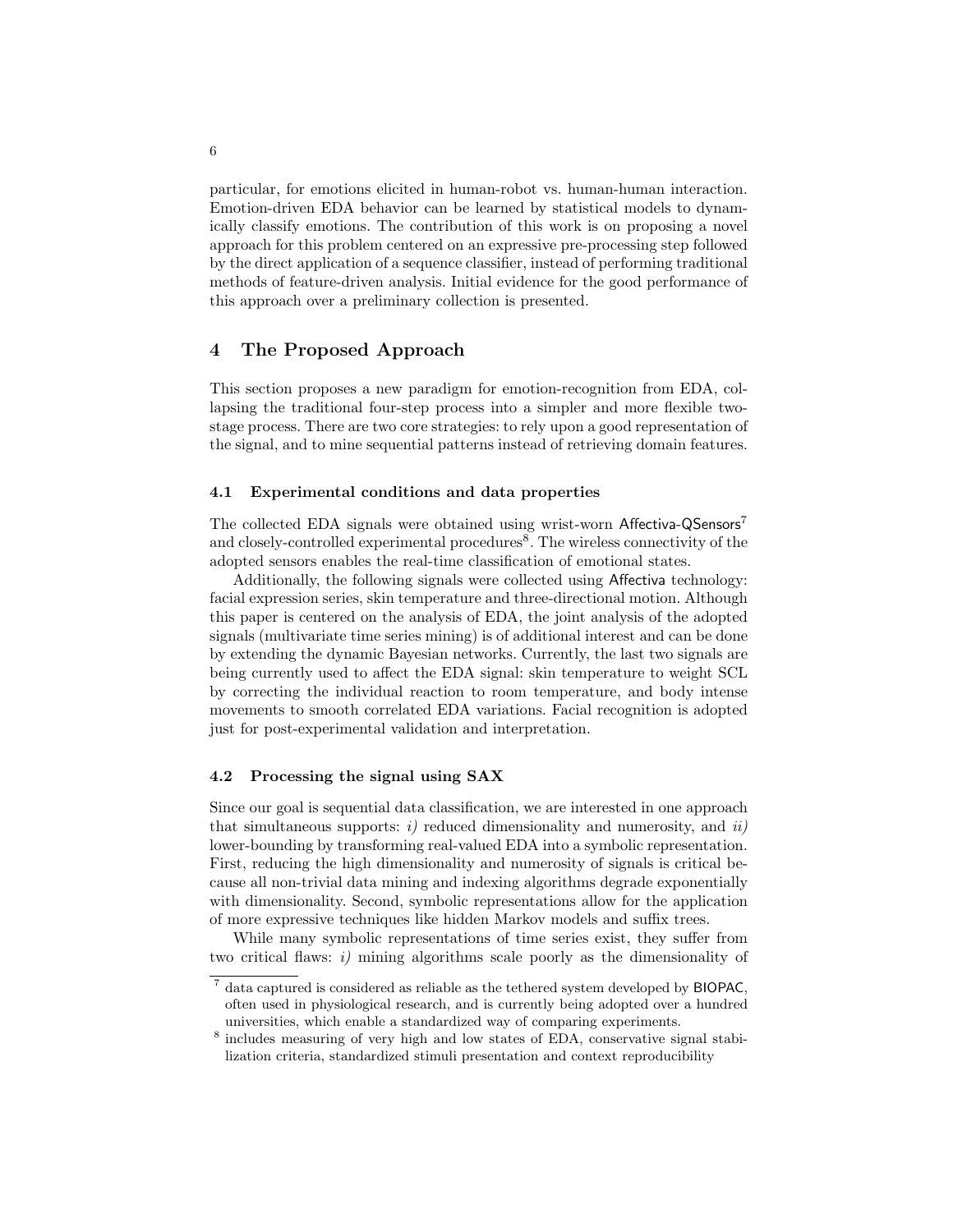

Fig. 1: Commonly adopted representations vs. SAX [20]

the symbolic representation is not changed, and  $ii$ ) most of these approaches require one to have access to all the data, before creating the symbolic representation. This last feature explicitly thwarts efforts to use the representations with streaming methods, required for a dynamic emotion recognition from EDA. To the best of our knowledge only Symbolic ApproXimation (SAX) provides a method for performing operations in the symbolic space while providing the lower bounding guarantee [20][33]. SAX is demonstrated to be as competitive or superior as alternative representations for time series classification. SAX allows a time series of arbitrary length n to be reduced to a string of w-length  $(w\leq n,$ typically  $w \ll n$ ) with dimension or alphabet size  $d > 2 \in \mathbb{N}$ . To mine signals in main memory for real-time classification purpose,  $w$  and  $d$  parameters have to be carefully chosen. Fig.1 compares SAX with the four most common adopted alternatives [12]. A raw time series of length 128 is transformed into the word ffffffeeeddcbaabceedcbaaaaacddee.

This work implemented SAX in two steps. Firstly, the signal is transformed into a Piecewise Aggregate Approximated (PAA) representation, which provide a well-documented method to reduce dimensionality. Secondly, the PAA signal is symbolized into a discrete string allowing lower bounding, which can be useful to perform distance metrics for recognizing emotion-centered patterns needed for the classification task. Here, an important technique with visible impact in accuracy, is the use of a Gaussian distribution over the normalized signals to produce symbols with equiprobability recurring to statistical breakpoints [20]. In Fig.1, breakpoints define the boundary criteria across symbols.

Different criteria may be adopted to fix the signal dimensionality and numerosity values. The normalization step can be done with respect to all stimulus, to a target stimuli, to all subjects and to the available responses of a target subject. Additionally, two mutually-exclusive strategies can be defined to deal with variable signal numerosity. First, a ratio to reduce numerosity can be uniformly applied across the collected signals. Second, piecewise aggregation can be adopted to balance the signals numerosity with respect to a particular emotion label. Note that since the temporal axis is no longer absolute, relevant information is lost and, therefore, this second strategy should only be adopted when complemented by the first.

#### 4.3 Mining the signal using hidden Markov models

After a pre-processing step using SAX and simple artefact-removal techniques, there is the need to apply a mining method over sequential data to categorize the behavior presented for different emotional states. This has the promise of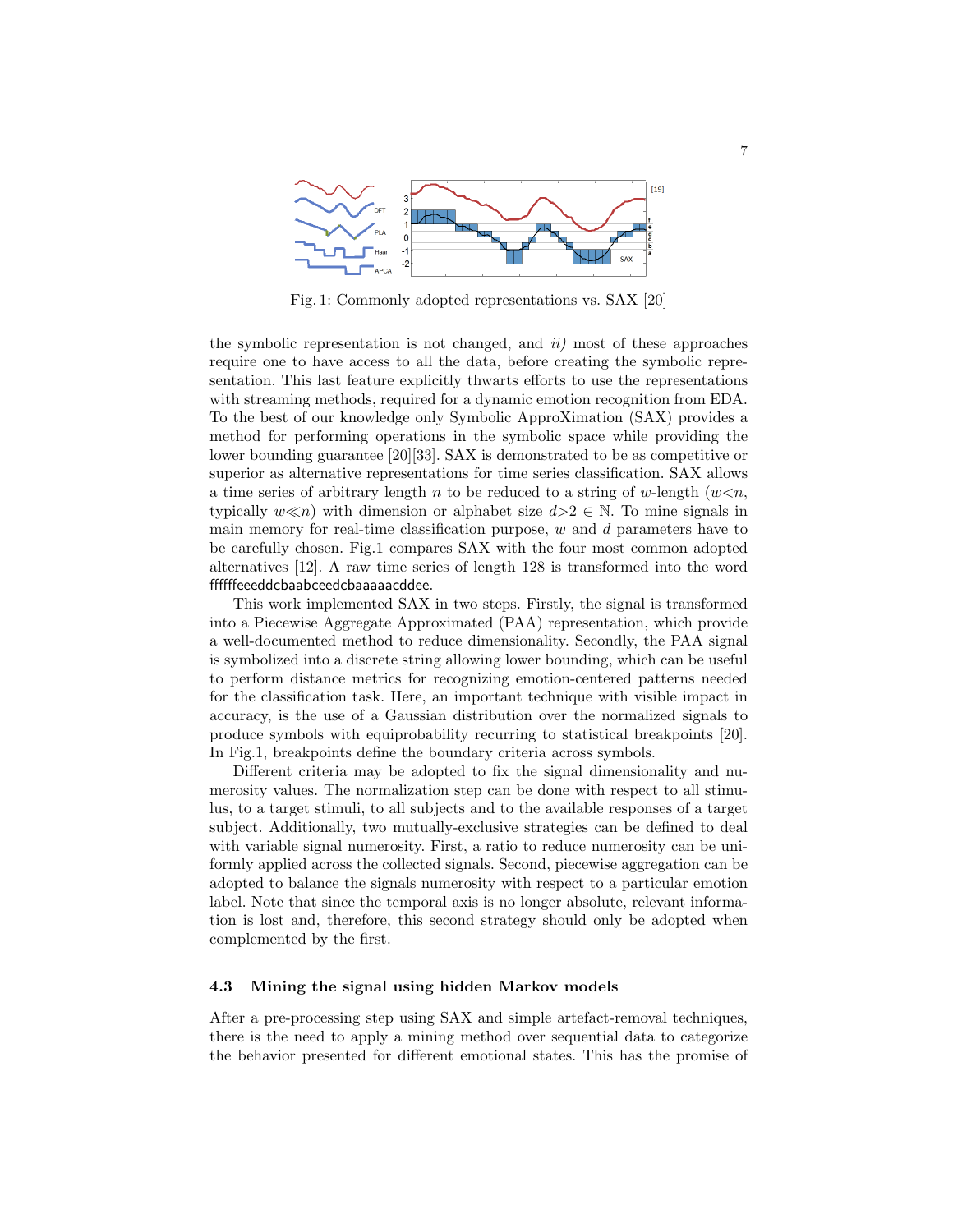increasing the accuracy as a probabilistic sequence generation can be learned from the raw processed signal for each emotion-class, instead of loosing key behavioral data through the computation of a simple set of metrics. Some of the most popular techniques include recurrent neural networks, dynamic Bayes networks and adapted prototype-extraction [5][26].

This paper proposes the use of hidden Markov models (HMM), a specific type of a dynamic Bayes network, due to their stability, documented performance in healthcare domains, simplicity and flexible parameter-control [30]. In particular, [4] proposes that, at least within the paradigm offered by statistical pattern classification, there is no general theoretical limit to HMMs performance given enough hidden states, rich enough observation distributions, sufficient training data, adequate computation, and appropriate training methods.

Markov models simplicity derives from the assumption that future predictions are independent of all but the most recent observations. In a HMM, an underlying and hidden automaton of discrete states follows a Markov constraint and the probability distribution of the observed signal state at any time is determined only by the current hidden state. Given a set of training signals labeled with a specific emotion, the core task is to learn the transition and generation probabilities of the hidden automaton per emotion. This is done in practice by maximizing the likelihood function iterations of an efficient forward-backward algorithm until the transition and generation probabilities converge [30][5]. Finally, given a non-labeled signal, the selection of the emotion can be naively classified by evaluating the generation probability of the exponential paths generated from each learned automaton lattices, and by selecting the path having the highest probability. For this purpose, the Viterbi algorithm was selected [36].

In order to define the input parameters for the HMMs two strategies may be consider. First, a sensitivity-analysis over the training instances per emotion to maximize accuracy. Second, parameter-definition based on the signal properties (e.g. high numerosity leads to an increased number of hidden states). Additionally, an extension to traditional HMMs can be made to deal with multiple EDA signals with varying dimensionality (smoothed and pronounced EDA). This aims to increase the accuracy of the target approach by providing multiple paths to select the label, since one path may not be the best for two different emotions. Currently, this is done by computing the joint probability of the different paths.

## 5 Validation of our approach

The proposed EDA mining approach were applied over a small set of subjects with preliminary but interesting conclusions. This section reviews them and characterizes the experimental setting to be adopted for further validation and emotion-driven EDA characterization.

#### 5.1 Preliminary results

Preliminary evidence of the utility is described in Table 2. Due to the small sized of the collected sample of stimuli-response EDA, no quantitative analysis on the accuracy, specificity and sensitivity classification metrics is provided.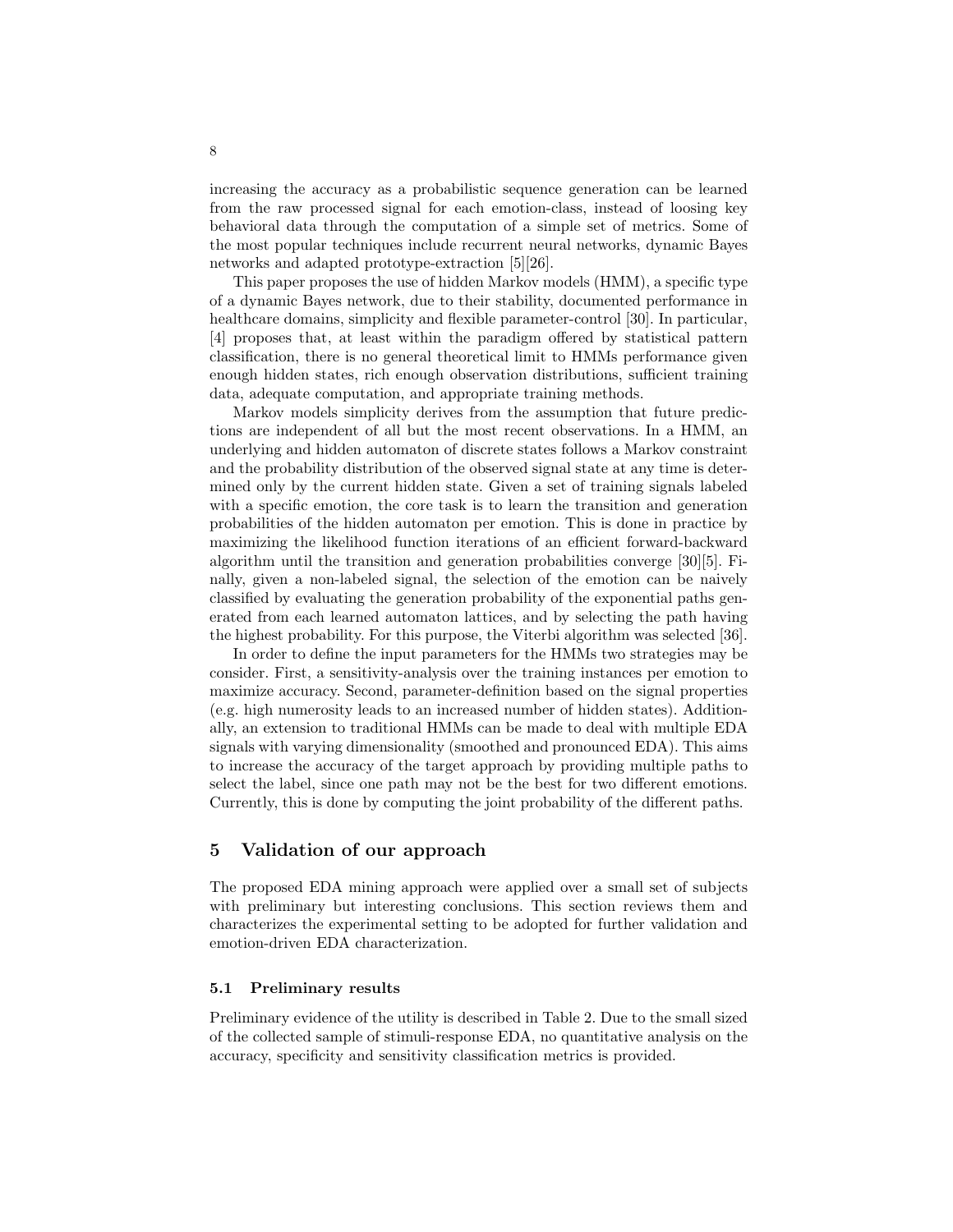| Challenge              | Observations                                                                                                                                                                                                                                                                                                                                                                                                                                                                                                                                                                                                                                                                                                                                                                                                                                                                                                                                                                                                                                                                                    |
|------------------------|-------------------------------------------------------------------------------------------------------------------------------------------------------------------------------------------------------------------------------------------------------------------------------------------------------------------------------------------------------------------------------------------------------------------------------------------------------------------------------------------------------------------------------------------------------------------------------------------------------------------------------------------------------------------------------------------------------------------------------------------------------------------------------------------------------------------------------------------------------------------------------------------------------------------------------------------------------------------------------------------------------------------------------------------------------------------------------------------------|
| Expressive behavior    | An intricate observation was the sensitivity of the learned HMMs to ex-<br>pressive behavior as peak-sustaining values (e.g. as a response to warm<br>hugs) and fluctuations (e.g. for elicited anger). Such behavior is hardly<br>measured by feature-extraction methods since they loose substantial<br>amounts of potential relevant information during the computation process<br>and are strongly dependent on directive thresholds (e.g. peak amplitude<br>to compute frequency measures). We expect that, with the increase of<br>available signals, HMMs are able to learn internal transitions that capture<br>smoothed shapes per emotion, which enable the discrimination of differ-<br>ent types of rising and recovering responses following sequential patterns<br>with flexible displays (e.g. exponential, "stairs"-appearance). The number<br>of discrete hidden values is an important variable for this expressivity.<br>In our current implementation, a sensitivity-analysis over the training in-<br>stances is performed per emotion until maximum accuracy is achieved; |
| Numerosity differences | Two strategies were adopted to overcome this challenge. First, signals<br>as-is (with their different numerosity) were given as input to HMMs as<br>dynamic Bayesian networks are able deal with this aspect (note, for in-<br>stance, the robustness of HMM on detecting hand-writing text with differ-<br>ent sizes in $[5]$ ). Second, the use of piecewise aggregation analysis by SAX<br>can be used to normalize different signals with respect to their numeros-<br>ity. However, since a good piece of temporal information is lost (as la-<br>tency, rising and recovery time), this temporal normalization is performed<br>per stimuli with respect to the average length of responses. This second<br>strategy increases significantly the performance of HMMs if the following<br>algorithmic-adaptation is performed: the input signal is mapped into the<br>standard-numerosity of each emotion in order to assess the probability of<br>being generated by each emotion-centered Markov model;                                                                                   |
| <b>SCL</b> differences | One of the key challenges is to deal with individual differences in terms<br>of SCL and SCRs amplitude under the same emotion. The normalization<br>step in traditional approaches fails to answer this challenge as SCL and<br>response amplitude are not significantly correlated (e.g. high SCL does<br>not mean heightened SC responses). The Gaussian distribution for dimen-<br>sionality control used by SAX provide a simple method to smooth this<br>problem. Additionally, our implementation supports both absolute and<br>relative criteria to mine EDA signals, with the scaling strategy being done<br>with respect to all stimulus, to the target stimuli, to all subjects or to<br>subject-specific responses;                                                                                                                                                                                                                                                                                                                                                                  |
| Lengthy responses      | Rising and habituation time provide a poor framework to study lengthy<br>responses as, for instance, response to astounding stimulus (where spon-<br>taneous amplitude-varying relapses are present). This expressive behavior<br>can still be considered in lengthy series by increasing the number of hid-<br>den states of the target HMM. Our implementation enables a dynamic<br>adaptation of HMM parameters based on the average length of response<br>to each stimuli;                                                                                                                                                                                                                                                                                                                                                                                                                                                                                                                                                                                                                  |
| Peak sensitivity       | Our approach has the promise of overcoming the limitations of feature-<br>based methods when dealing with fluctuations of varying amplitude and<br>temporal distance (for instance, non-periodic relapses). This is done by<br>controlling dimensionality using SAX. A range of values for dimensional-<br>ity can be adapted, with two main criteria being adopted to increase the<br>accuracy of our classifiers: mapping the raw signals into low-dimensional<br>signals to capture smoothed behavior (e.g. alphabet size less than 8) and<br>into high-dimensional signals to capture more delineated behavior (e.g. al-<br>phabet size above 10). Currently, two HMM are being generated for each<br>of the strategy, with the joint classification probability being computed<br>to label a response. However, in future work, it is expected an adapta-<br>tion of the adopted HMMs to deal with multiplicity of signals, each one<br>embedding different dimensional criteria;                                                                                                          |

Table 2: Initial observations of the target approach over EDA samples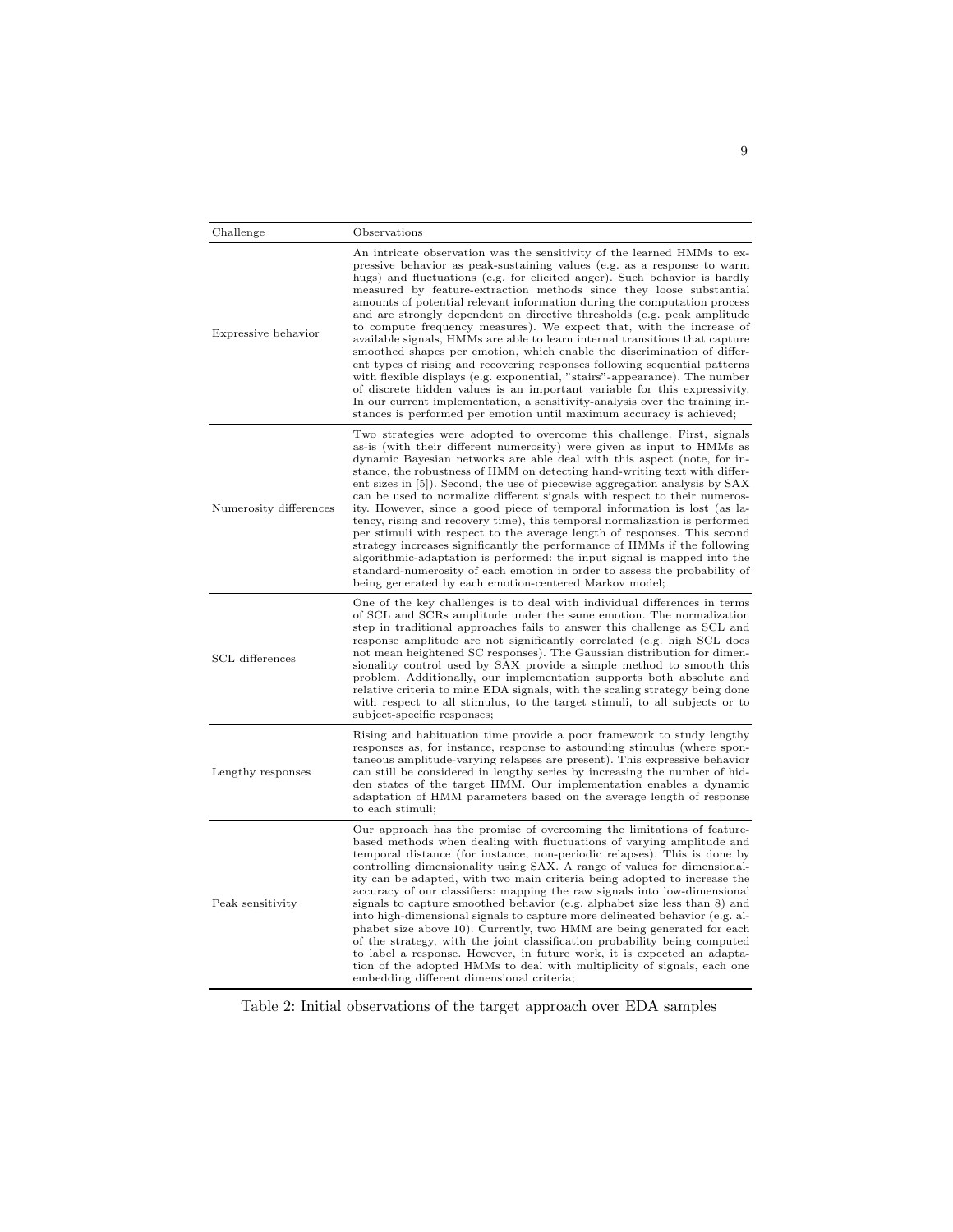#### 5.2 Next steps

To gain further insight of the EDA response pattern to specific emotion-oriented stimuli, we are undertaking a tightly-controlled lab-experiment. We expect to have around fifty subjects and, at least, forty skin-conductive subjects with valid collections. Since eight different stimuli (five emotion-centered and two others) will be used per subject, our final dataset will have above three hundred collected signals, with each stimuli having above thirty instantiations, which satisfies the statistical requirements of hidden Markov models.

Additionally, facial recognition, skin temperature, body 3-dimensional motion and video-audio recording will be captured. A survey will be used to categorize individuals according to the Myers-Briggs type indicator and for a complementary context-dependent analysis of the results. The target emotions are empathy, expectation, positive-surprise (unexpected attribution of a significant incremental reward), stress (impossible riddle to solve in a short time to maintain the incremental reward) and frustration (self-responsible loss of the initial and incremental rewards dictated by the agent). The adopted reward for all subjects is one cinema-session ticket-offer. The stimulus will be presented in the same order in every experience and significant time will be provided between two stimulus to minimize influence, although noise propagation across stimuli is a necessary condition in multiple-stimulus experiment. Equivalent scenarios will be used for human-human and human-robot interaction, with subjects being randomly selected to attend one scenario. The robots used for this experience will be EMYS and NAO<sup>9</sup>.

## 6 Applications

The main implication of the potential gains in accuracy for recognizing emotions is an improved access to someone's feelings. One key area covered by the recent efforts to integrate data mining and agent interaction [9]. In the target experiment, this has direct application in human-robot interaction. Additional applications include: clinical research (emotion-centered understanding of addiction, affect dysregulation, alcoholism, anxiety, autism, attention deficit hyper- and hypoactivity, depression, drug reaction, epilepsy, menopause, locked-in syndrome, pain management, phobias and desensitization therapy, psychiatric counseling, schizophrenia, sleep disorders, and sociopathy); well being as the study of the effect of relaxation techniques like breathing and meditation; marketing to understand the emotions evoked by a message; *conflict reduction* in schools and prisons by early detection of hampering behavior (particularly important with autistics who have particular trouble understanding theirs and others feelings); education through the use of real-time emotion-centered feedback from students to escalate behavior and increase motivation; and many others as biofeedback, EDA-responsive games and self-awareness enhancement.

 $^{9}$  http://emys.lirec.ict.pwr.wroc.pl and http://www.aldebaran-robotics.com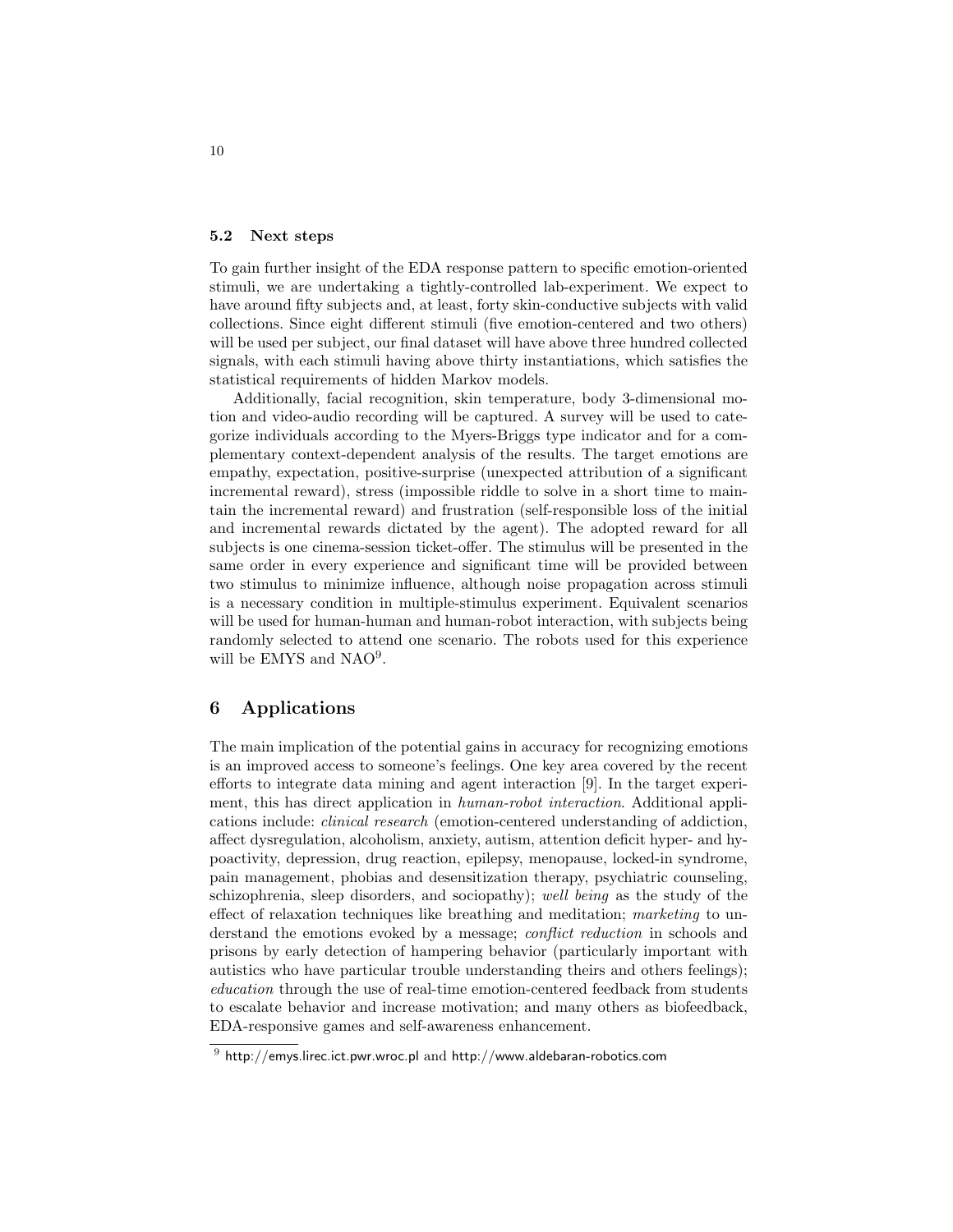# 7 Conclusion

This work introduces a novel paradigm to analyze electrodermal activity in emotion-centered experiments. For this purpose, it proposes an approach centered on an expressive pre-processing step using SAX followed by the application of hidden Markov models over the processed sequential data. This has the benefit of overcoming the limitations of traditional methods based on feature extraction, namely limitations to deal with expressive behavior (flexible relation of both temporal and amplitude axis through patterns) and with individual response differences related to signal dimensionality and numerosity. Multiple criteria for modeling the signal and for defining the classifier parameters are proposed, with the labeling step relying on the calculus of joint probabilities.

These results were supported by initial observations from a collected sample of signals. An extended experimental study is being undertaken for further validation and to characterize the differences among emotion-driven EDA patterns.

Acknowledgment: this work is partially supported by  $Fundac\tilde{a}o$  para a Ciência e Tecnologia under the PhD grant SFRH/BD/75924/2011 and the research project D2PM (PTDC/EIA-EIA/110074/2009).

## References

- 1. Andreassi, J.: Psychophysiology: Human Behavior And Physiological Response. Psychophysiology: Human Behavior & Phy. Response, Lawrence Erlbaum (2007)
- 2. Ben-Shakhar, G.: A Further Study of the Dichotomization Theory in Detection of Information. Psychophysiology 14, 408–413 (1977)
- 3. Ben-Shakhar, G.: Standardization within individuals: A simple method to neutralize individual differences in skin conductance. Psychophy. 22(3), 292–299 (1985)
- 4. Bilmes, J.A.: What hmms can do. IEICE journal E89-D(3), 869–891 (2006)
- 5. Bishop, C.M.: Pattern Recognition and Machine Learning (Information Science and Statistics). Springer-Verlag New York, Inc., Secaucus, NJ, USA (2006)
- 6. Bos, D.O.: Eeg-based emotion recognition the influence of visual and auditory stimuli. Emotion 57(7), 1798–806 (2006)
- 7. Brown, G., Birley, J., Wing, J.: Influence of family life on the course of schizophrenic disorders: a replication. B.J. of Psychiatry 121(562), 241–258 (1972)
- 8. Cacioppo, J., Tassinary, L., Berntson, G.: Handbook of psychophysiology. Cambridge University Press (2007)
- 9. Cao, L.: Data mining and multi-agent integration. Springer, Dordrecht [u.a.] (2009)
- 10. Chang, C., Zheng, J., Wang, C.: Based on support vector regression for emotion recognition using physiological signals. In: IJCNN. pp. 1–7 (2010)
- 11. Crider, A.: Electrodermal response lability-stability: Individual difference correlates. In: Prog. in Electrod. Research, vol. 249, pp. 173–186. Springer US (1993)
- 12. Ding, H., Trajcevski, G., Scheuermann, P., Wang, X., Keogh, E.J.: Querying and mining of time series data: experimental comparison of representations and distance measures. PVLDB 1(2), 1542–1552 (2008)
- 13. Ekman, P., W., F.: Universals and cultural differences in the judgments of facial expressions of emotion. J. of Personality and Social Psychology 53, 712–717 (1988)
- 14. Haag, A., Goronzy, S., Schaich, P., Williams, J.: Emotion recognition using biosensors: First steps towards an automatic system. In: Affective Dialogue Systems, LNCS, vol. 3068, pp. 36–48. Springer Berlin-Heidelberg (2004)